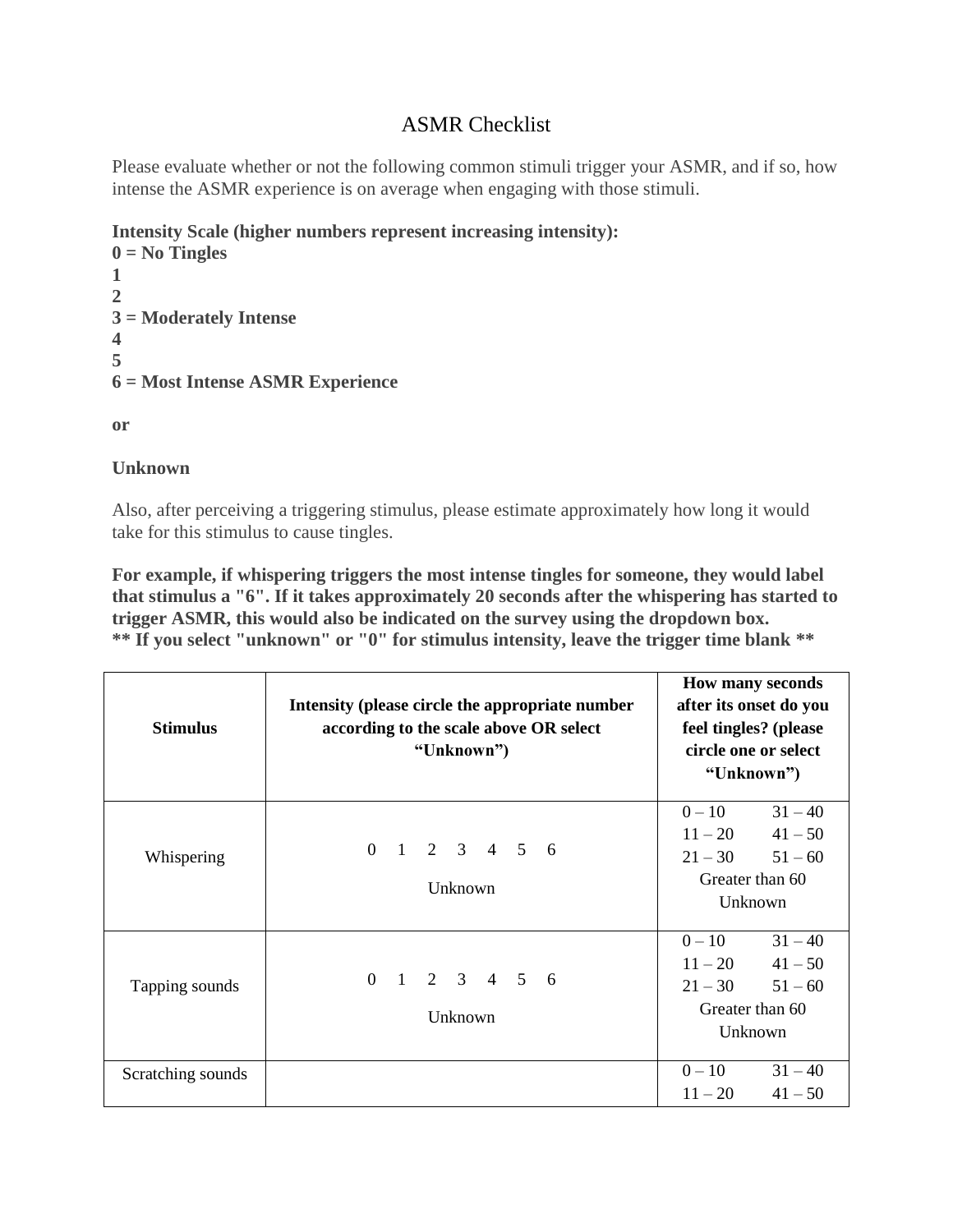|                                                                  | 3<br>5<br>$\overline{2}$<br>$\mathbf{0}$<br>$\overline{4}$<br>1<br>6<br>Unknown                           | $21 - 30$<br>$51 - 60$<br>Greater than 60<br>Unknown                                                    |
|------------------------------------------------------------------|-----------------------------------------------------------------------------------------------------------|---------------------------------------------------------------------------------------------------------|
| Chewing sounds                                                   | 3 <sup>7</sup><br>$\overline{0}$<br>$\mathbf{1}$<br>2<br>$\overline{4}$<br>5<br>6<br>Unknown              | $0 - 10$<br>$31 - 40$<br>$41 - 50$<br>$11 - 20$<br>$21 - 30$<br>$51 - 60$<br>Greater than 60<br>Unknown |
| Haircut simulation                                               | $\overline{0}$<br>$\mathbf{1}$<br>$\overline{2}$<br>3<br>$\overline{4}$<br>5<br>6<br>Unknown              | $0 - 10$<br>$31 - 40$<br>$11 - 20$<br>$41 - 50$<br>$51 - 60$<br>$21 - 30$<br>Greater than 60<br>Unknown |
| Dentist simulation                                               | $\mathbf{1}$<br>$\overline{2}$<br>$\mathfrak{Z}$<br>5<br>$\overline{0}$<br>$\overline{4}$<br>6<br>Unknown | $0 - 10$<br>$31 - 40$<br>$11 - 20$<br>$41 - 50$<br>$21 - 30$<br>$51 - 60$<br>Greater than 60<br>Unknown |
| [Optional] Other<br>simulation, please<br>specify if applicable: | $\mathbf{1}$<br>2<br>3<br>$\overline{0}$<br>$\overline{4}$<br>5<br>6<br>Unknown                           | $0 - 10$<br>$31 - 40$<br>$11 - 20$<br>$41 - 50$<br>$51 - 60$<br>$21 - 30$<br>Greater than 60<br>Unknown |
| Watching others<br>open a package                                | $\mathbf{1}$<br>3<br>5<br>$\mathbf{0}$<br>2<br>$\overline{4}$<br>6<br>Unknown                             | $0 - 10$<br>$31 - 40$<br>$11 - 20$<br>$41 - 50$<br>$51 - 60$<br>$21 - 30$<br>Greater than 60<br>Unknown |
| Watching others<br>refill fountain pens                          | $0 \t1 \t2 \t3 \t4 \t5 \t6$<br>Unknown                                                                    | $0 - 10$<br>$31 - 40$<br>$41 - 50$<br>$11 - 20$<br>$51 - 60$<br>$21 - 30$<br>Greater than 60<br>Unknown |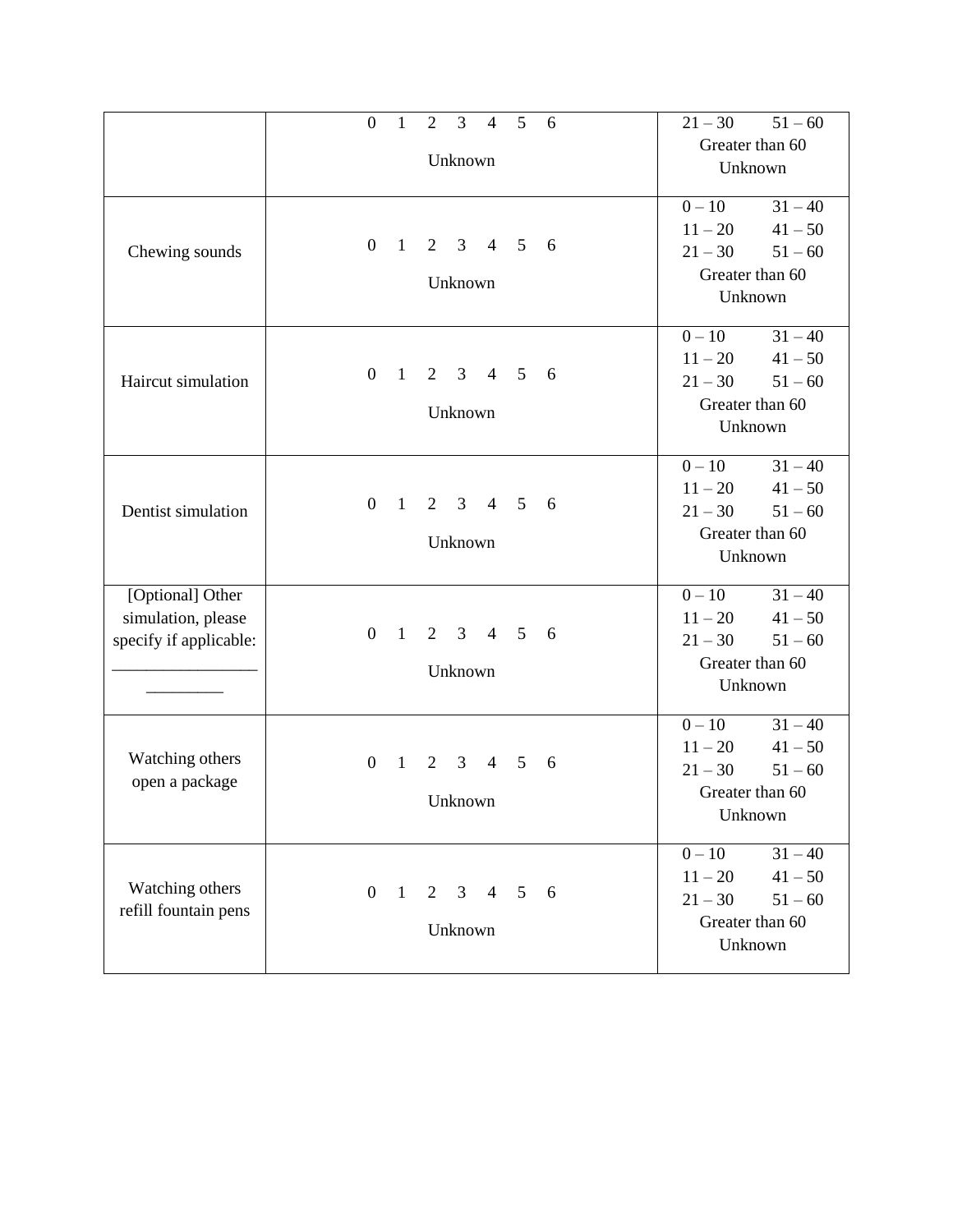| Watching others<br>apply makeup and/or<br>nail polish to another<br>person | $\overline{0}$<br>$\mathbf{1}$<br>2<br>3<br>5<br>$\overline{4}$<br>6<br>Unknown                           | $0 - 10$<br>$31 - 40$<br>$41 - 50$<br>$11 - 20$<br>$21 - 30$<br>$51 - 60$<br>Greater than 60<br>Unknown |
|----------------------------------------------------------------------------|-----------------------------------------------------------------------------------------------------------|---------------------------------------------------------------------------------------------------------|
| Watching others<br>apply makeup and/or<br>nail polish to<br>themselves     | 3<br>$\overline{0}$<br>1<br>2<br>$\overline{4}$<br>5<br>6<br>Unknown                                      | $0 - 10$<br>$31 - 40$<br>$41 - 50$<br>$11 - 20$<br>$51 - 60$<br>$21 - 30$<br>Greater than 60<br>Unknown |
| Watching someone<br>touch another<br>person's hair                         | $\overline{0}$<br>$\mathbf{1}$<br>$\overline{2}$<br>$\mathfrak{Z}$<br>$\overline{4}$<br>5<br>6<br>Unknown | $0 - 10$<br>$31 - 40$<br>$41 - 50$<br>$11 - 20$<br>$21 - 30$<br>$51 - 60$<br>Greater than 60<br>Unknown |
| Watching someone<br>touch their own hair                                   | $\overline{2}$<br>$\mathfrak{Z}$<br>$\theta$<br>$\mathbf{1}$<br>$\overline{4}$<br>5<br>6<br>Unknown       | $0 - 10$<br>$31 - 40$<br>$41 - 50$<br>$11 - 20$<br>$51 - 60$<br>$21 - 30$<br>Greater than 60<br>Unknown |
| Watching others<br>draw                                                    | 2<br>$\overline{3}$<br>$\theta$<br>$\overline{1}$<br>$\overline{4}$<br>$\overline{5}$<br>6<br>Unknown     | $0 - 10$<br>$31 - 40$<br>$41 - 50$<br>$11 - 20$<br>$51 - 60$<br>$21 - 30$<br>Greater than 60<br>Unknown |
| Watching others<br>paint                                                   | $0 \t1 \t2 \t3 \t4 \t5 \t6$<br>Unknown                                                                    | $0 - 10$<br>$31 - 40$<br>$11 - 20$<br>$41 - 50$<br>$21 - 30$<br>$51 - 60$<br>Greater than 60<br>Unknown |
| Watching others<br>cook                                                    | $\overline{0}$<br>$\overline{1}$<br>$2 \t3 \t4 \t5 \t6$<br>Unknown                                        | $0 - 10$<br>$31 - 40$<br>$41 - 50$<br>$11 - 20$<br>$51 - 60$<br>$21 - 30$<br>Greater than 60<br>Unknown |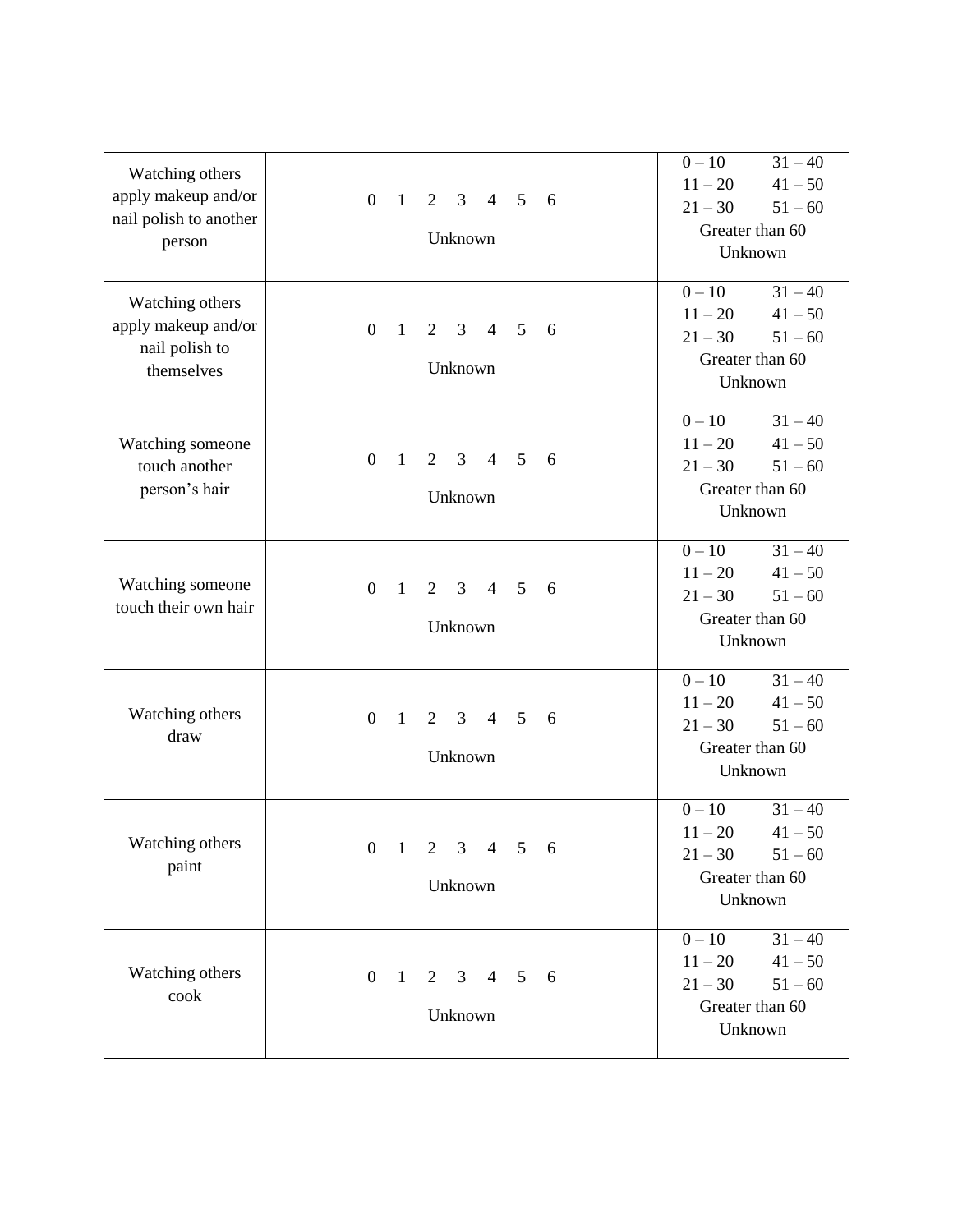| Watching others<br>sweep                                                           | $\overline{0}$<br>$\mathbf{1}$<br>3<br>5<br>2<br>$\overline{4}$<br>6<br>Unknown                | $0 - 10$<br>$31 - 40$<br>$41 - 50$<br>$11 - 20$<br>$51 - 60$<br>$21 - 30$<br>Greater than 60<br>Unknown |
|------------------------------------------------------------------------------------|------------------------------------------------------------------------------------------------|---------------------------------------------------------------------------------------------------------|
| [Optional] Watching<br>any other mundane<br>task, please specify<br>if applicable: | 3<br>$\Omega$<br>$\mathbf{1}$<br>2<br>$\overline{4}$<br>5<br>6<br>Unknown                      | $0 - 10$<br>$31 - 40$<br>$41 - 50$<br>$11 - 20$<br>$51 - 60$<br>$21 - 30$<br>Greater than 60<br>Unknown |
| [Optional] Any<br>specific scent, if<br>applicable:                                | $\theta$<br>$\mathbf{1}$<br>2<br>3<br>$\overline{4}$<br>5<br>6<br>Unknown                      | $0 - 10$<br>$31 - 40$<br>$41 - 50$<br>$11 - 20$<br>$51 - 60$<br>$21 - 30$<br>Greater than 60<br>Unknown |
| [Optional] Any other<br>notable trigger,<br>please specify if<br>applicable:       | 3<br>$\overline{0}$<br>$\mathbf{1}$<br>2<br>$\overline{4}$<br>5<br>6<br>Unknown                | $0 - 10$<br>$31 - 40$<br>$41 - 50$<br>$11 - 20$<br>$51 - 60$<br>$21 - 30$<br>Greater than 60<br>Unknown |
| [Optional] Any other<br>notable trigger,<br>please specify:                        | $\mathbf{1}$<br>2<br>3<br>$\overline{0}$<br>$\overline{4}$<br>5<br>6<br>Unknown                | $0 - 10$<br>$31 - 40$<br>$41 - 50$<br>$11 - 20$<br>$51 - 60$<br>$21 - 30$<br>Greater than 60<br>Unknown |
| [Optional] Any other<br>notable trigger,<br>please specify:                        | $\overline{0}$<br>$\overline{1}$<br>$\overline{2}$<br>3<br>5<br>$\overline{4}$<br>6<br>Unknown | $31 - 40$<br>$0 - 10$<br>$11 - 20$<br>$41 - 50$<br>$21 - 30$<br>$51 - 60$<br>Greater than 60<br>Unknown |

**Are your experiences more intense when the stimulation is directed** *toward you* **(e.g., someone whispering to you)?** Y / N / Unsure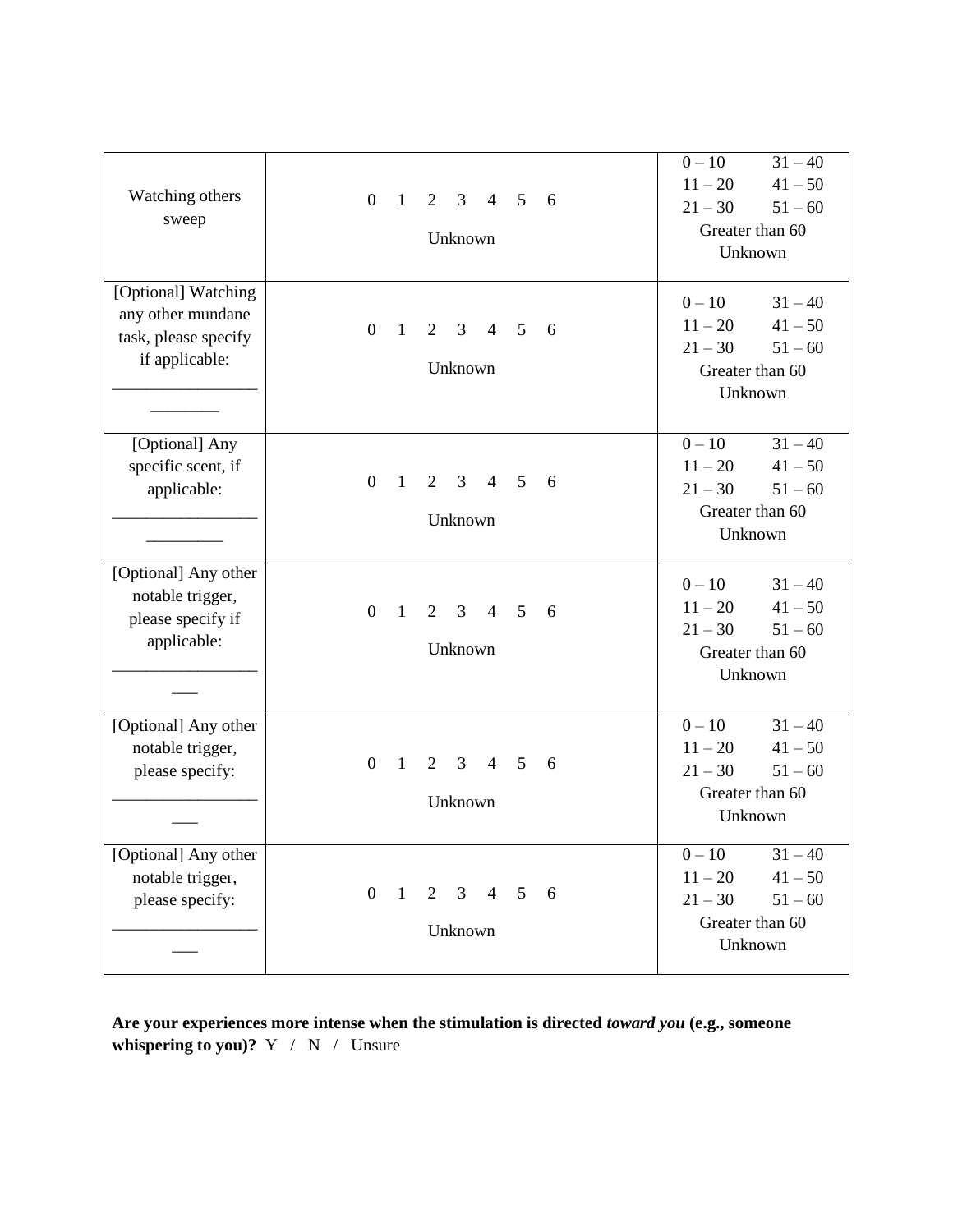**Is your ASMR experience more intense when you observe someone performing an action to/for themselves (e.g., applying their own makeup) rather than when you observe someone acting upon another person (e.g., applying makeup to someone else)?** Y / N / Unsure

## **How often do you use ASMR videos or audio files to help you go to sleep?**

a) Never b) Less than Once a Month c) Once a Month d)  $2 - 3$  Times a Month e)  $2 - 3$  Times a Week f) Daily

**How often do you use ASMR videos or audio files to help you relax (but not sleep)?**

a) Never b) Less than Once a Month c) Once a Month d)  $2 - 3$  Times a Month e)  $2 - 3$  Times a Week f) Daily

**Have you ever experienced "chills" from beautiful music?**  $Y / N / C$  Cannot Recall

**If so, does the ASMR feeling differ getting chills from beautiful music?** Y / N

**If the ASMR feeling does** *NOT* **differ from experiencing chills from beautiful music, what genre(s) of music can cause ASMR?**

a) Pop b) Country c) Hip-Hop d) Jazz e) Classical f) Choral Music g) Other, please specify: \_\_\_\_\_\_\_\_\_\_\_\_\_\_\_\_\_\_\_

## **On average, how pleasurable is an ASMR experience?**

a) Quite Uncomfortable

- b) Mildly Uncomfortable
- c) Neutral
- d) Mildly pleasurable
- e) Quite pleasurable